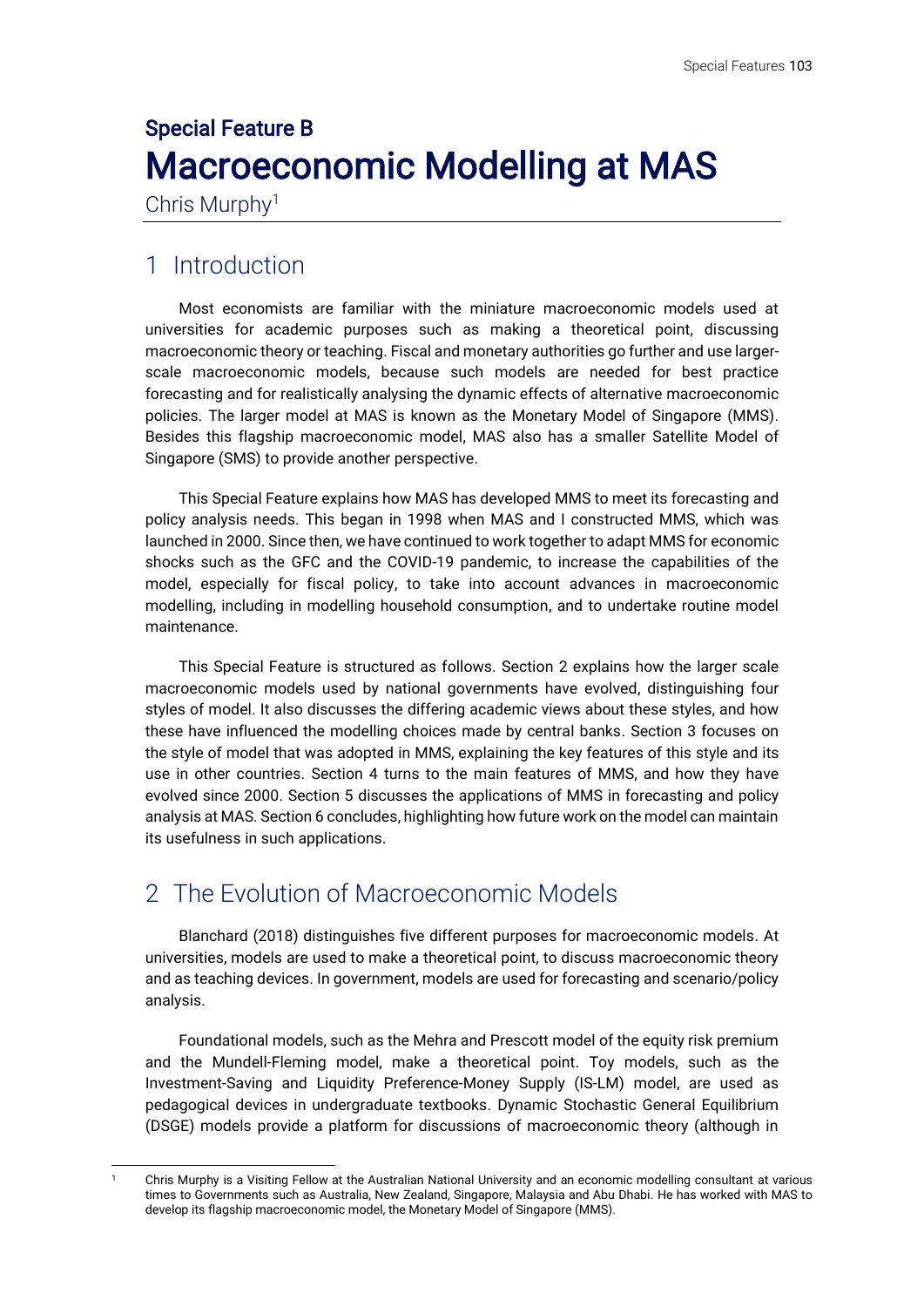practice there are larger versions that are used more widely than this, as discussed below). These three purposes are associated with research and teaching at universities and usually involve the use of miniature models (Fukač and Pagan, 2011).

The remaining two purposes are associated with meeting the needs of national governments and require larger scale models. Policy models are used to model the dynamic effects of policy and other shocks. Forecasting models aim to give the best forecasts.

Fukač and Pagan (2011) discuss how these larger-scale macroeconomic models used by governments have evolved over four generations, from 1G to 4G. 1G models of the 1950s and 1960s focused mainly on modelling aggregate demand based on an IS-LM framework. 2G models of the 1970s and 1980s introduced a production function to model aggregate supply. 3G models of the 1990s had an economically interpretable steady state in which producers optimised profits, households and governments observed their intertemporal budget constraints, and some use was made of model-consistent expectations.

4G models were introduced in the 2000s and the biggest single change was to assume intertemporal optimisation by households. Dynamics were made part of economic optimisation problems rather than added more liberally at the estimation stage. They also made shocks part of the model. Finally, they used systems estimation instead of single equation estimation. These 4G models are more widely known as DSGE models. To some extent, the evolution of models from 1G to 4G has reflected an increased emphasis on economic theory.

The observation that macroeconomic models have evolved through four generations may leave the impression that 4G models, as the latest generation, are widely accepted as best practice. In reality, there is a spectrum of views about this.

At one end of the spectrum, Christiano, Eichenbaum and Trabandt (2018) (henceforth, CET) argue that DSGE models are best practice. CET prefer DSGE models on the theoretical grounds that "modern DSGE models are based on microeconomic foundations". They argue that it is challenging to choose the best model using only traditional data, because "macroeconomic data are not sufficient for discriminating between many alternative models", making different models "observationally equivalent". CET conclude that "there is simply no credible alternative to policy analysis (based on DSGE models) in a world of competing economic forces operating on different parts of the economy".

At the other end of the spectrum, Fair (2015) argues that his own modelling approach, which has both 2G and 3G characteristics, is more useful. His approach differs in three main ways from the DSGE approach. First, there is "much back-and-forth movement between empirical results and theory" rather than a given theory based on micro-foundations. Second, the rational expectations assumption is tested on a case-by-case basis rather than adopted universally. Third, single equation estimation is used so that testing can be conducted equation by equation and the model can be larger and more detailed. Fair argues that, by comparison, the methodology of DSGE model is "so ludicrous that essentially nothing useful has been learned from it, that it has led to a dark age of macro research".

Blanchard (2018) expresses an intermediate view in arguing that "current DSGE models are flawed, but they contain the right foundations and must be improved rather than discarded". He believes the main flaw is the assumption of intertemporal optimisation by households under rational expectations: "its implications, with respect to both the degree of foresight and the role of interest rates in twisting the path of consumption, are strongly at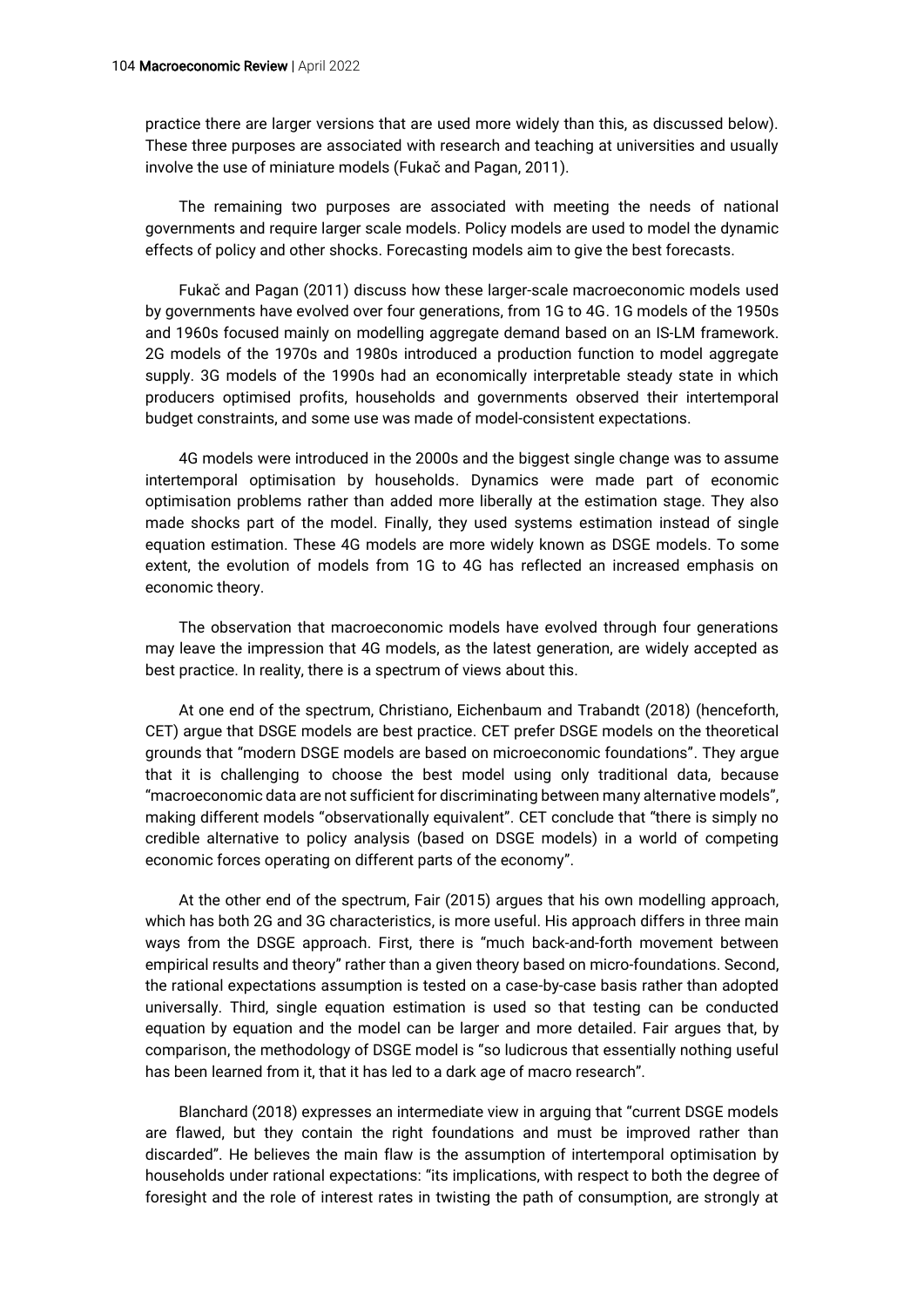odds with the empirical evidence". Given these flaws, he argues that DSGE models are useful as a platform for discussions of macroeconomic theory, but other types of models should be used for policy analysis or forecasting.

Blanchard's view, that different macroeconomic models should be used for different purposes, seems to be becoming more influential, with some central banks using multiple macroeconomic models.

The US Federal Reserve (2022) uses both the FRB/US model and the EDO model. The FRB/US model has been in use since 1996 and "is designed for detailed analysis of fiscal and monetary policies". It has a high level of detail and alternative assumptions can be made about how economic agents form expectations. It can be characterised as a 3G model. EDO is a DSGE model that has been in use since 2006. It "can be used for forecasting and policy analysis".

The Reserve Bank of Australia (RBA) uses both a DSGE model and the MARTIN model. The DSGE model (Rees, Smith and Hall, 2016) "is intended primarily for use in scenario analysis rather than as a forecasting tool". Ballantyne et al. (2020) explain that MARTIN is used "to help interpret recent economic developments, generate near and medium-term forecasts of key macroeconomic variables, and analyse the implications of risks and uncertainties facing the economy". Citing Blanchard (2018), they argue that DSGE models "have too many drawbacks to serve as the RBA's core macroeconomic model".

Thus, at the RBA, MARTIN is the core macroeconomic model, while the DSGE model provides another perspective. In a similar way, at MAS, MMS is the flagship macroeconomic model, while the SMS provides the DSGE perspective.

### 3 The Evolution of the Murphy Style of 3G Model

MMS has the general characteristics of 3G models that were listed earlier. There is detailed modelling of aggregate demand, which mainly drives economic activity in the short run. At the same time, in the medium to long run, economic activity is driven by profit maximisation in each industry subject to production function constraints. There is an economically interpretable steady state in which households and governments observe their intertemporal budget constraints. Finally, selective use is made of rational or modelconsistent expectations.

In addition, MMS has some of the more specific characteristics of models that are associated with the 'Murphy' models. As described in Murphy (2020), from the 1980s to the 2010s, I developed a series of macro-econometric models of Australia, known as TARGET, AMPS, MM, MM2 and "an Australian macro-econometric model".

From MM2 onwards, these models incorporated industry detail, which was embedded in the core model in a fully integrated macroeconomic computable general equilibrium (macro-CGE) modelling approach. This differs from earlier macro-econometric models that either contained no industry detail or introduced it using a top-down, input-output approach, losing theoretical consistency with the core macro model.

In another distinctive feature of these models, in each industry, prices are sticky in domestic markets but flexible in export markets. This is consistent with the more limited pricing power that typically exists in export markets.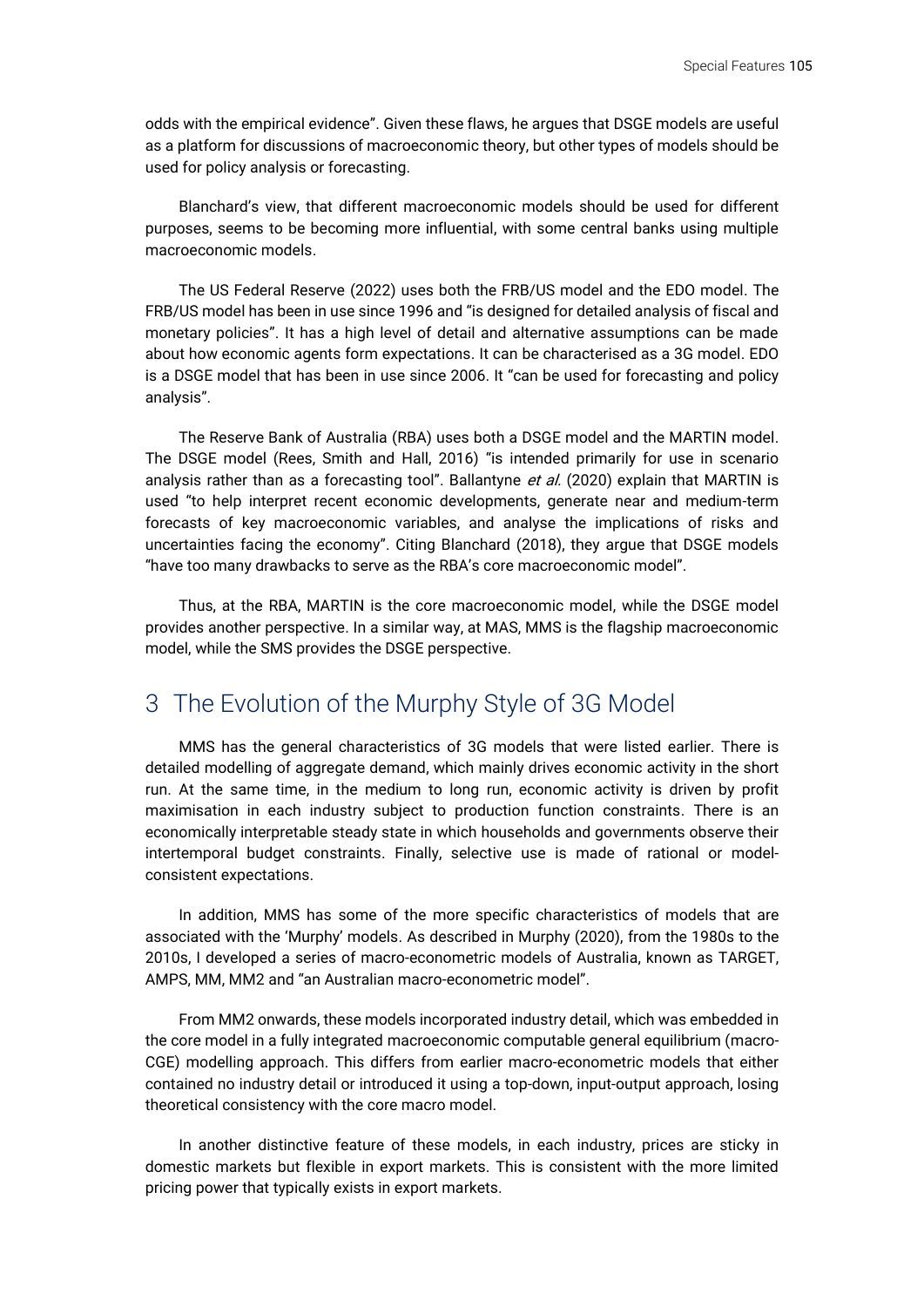In another dichotomy, it is assumed that expectations are rational or model-consistent in financial markets, but backward-looking elsewhere. This is intended to recognise the obvious forward-looking behaviour of financial markets.

This Murphy style of macroeconomic model has also been adopted elsewhere. Besides working with MAS in Singapore, I have worked with The Treasury in New Zealand and the Ministry of Finance in Malaysia, among others, to construct macroeconomic models in that particular 3G style. More recently, I have worked as modelling adviser to the Australian Treasury, and their new EMMA model summarised in Bullen et al. (2021) follows a similar style, with the minor exception that the distinction between sticky and flexible prices is based on industries instead of markets.

The most recent model in the Australian series introduced a limited form of Ricardian equivalence (Murphy, 2020). Under full Ricardian equivalence, which is typically assumed in DSGE models, the private sector fully understands the government's intertemporal budget constraint. However, this unrealistically implies that temporary (lump sum) tax cuts fail to stimulate consumer spending, because households understand that the cuts will ultimately need to be financed by higher taxes in the future. In the interest of realism, in introducing Ricardian equivalence, the most recent model assumes that it only holds in the long run.

## 4 Developing MMS

The original version of MMS was constructed by MAS and myself from 1998 to 2000. It possessed all of the features of the Murphy style of 3G model described above, except it did not allow for the most recent innovation of long-run Ricardian equivalence.

Thus, when MMS was launched, MAS (2000) observed that "the MMS incorporates the latest advances and innovations in structural modelling such as well-defined long-run properties, rational expectations in financial markets, and detailed modelling of production in different sectors".

Just as importantly, the original design of MMS was adapted to capture distinctive features of the Singapore macroeconomy. The three most important examples of this adaption are the modelling of monetary policy, the choice of industry detail and the separate identification of foreign workers.

MMS recognises that the instrument of monetary policy in Singapore is the exchange rate, not a short-term interest rate. The ultra-open nature of the Singapore economy means that the exchange rate is a more important driver of fluctuations in inflation than interest rates, leading to Singapore's choice of the exchange rate as the monetary policy instrument.

MMS distinguishes five industry sectors, but the choice of sectors differs from that made in the Australian model because of the different structures of the two economies. Including some industry detail is indispensable in a macroeconomic model of Singapore, because the ultra-open nature of the economy is associated with a high level of industry specialisation. MMS distinguishes manufacturing, construction, finance & business services, housing services and other services. Manufacturing has long played a major role in Singapore's economy and trade, while finance & business services have become more important as Singapore emerged as a global financial centre. Construction and housing services are separately identified because of their linkages to investment.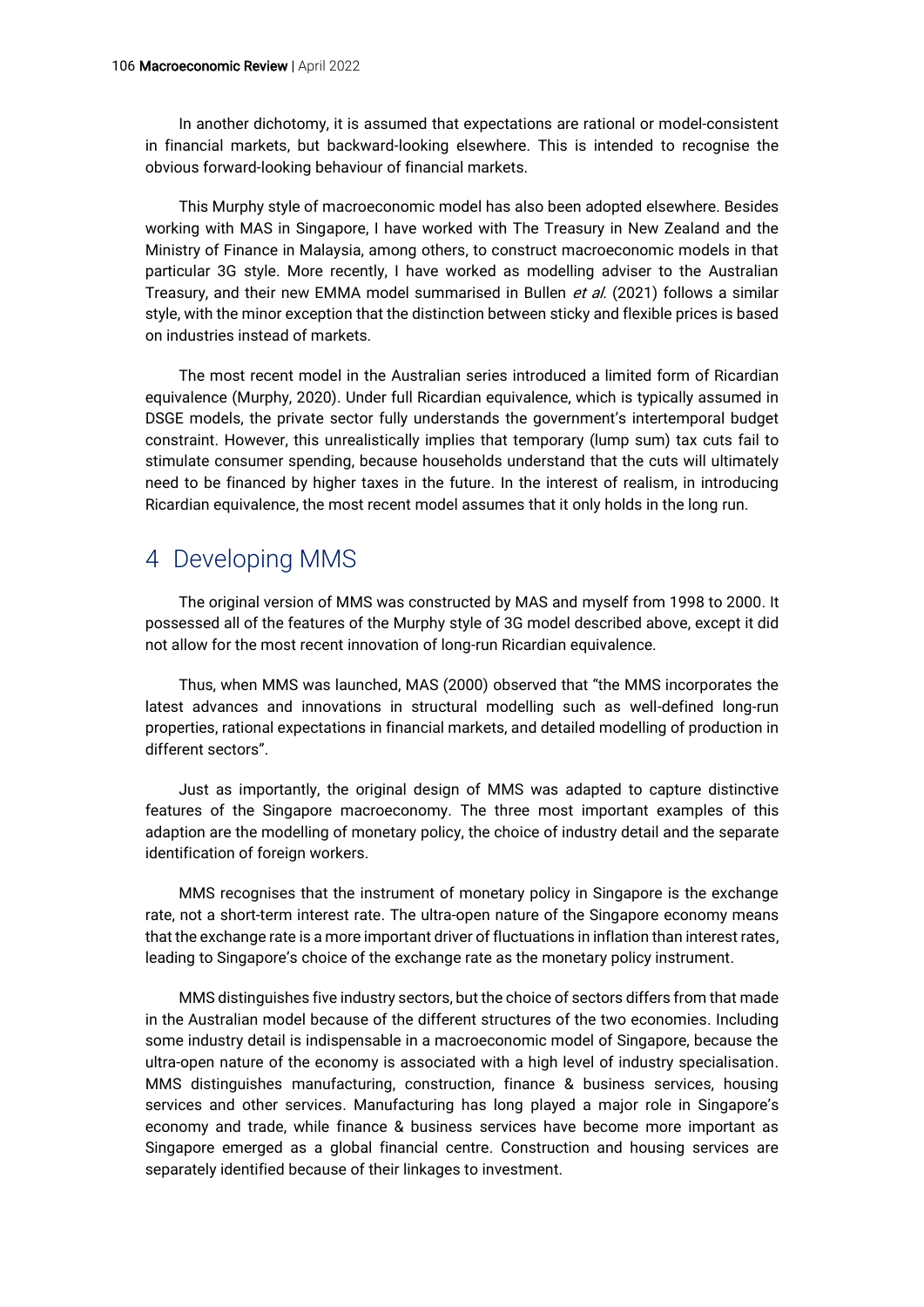Unlike the Australian model, MMS distinguishes foreign workers from the resident workforce. This is because workers on temporary work passes account for a much higher share of employment in Singapore than in Australia. Employment of foreign workers was distinguished by industry.

Five years after the launch of MMS, MAS took stock of its two decades of macroeconomic modelling activity in Enzler et al. (2005). The first flagship macroeconomic model, Singmod, became fully operational in 1990. It was a 2G model, so like 1G models it incorporated short-run Keynesian properties, but like other 2G models it also incorporated long-run neoclassical properties. MMS replaced Singmod as the flagship model, following its launch in February 2000. As a 3G model, MMS enforced the intertemporal budget constraints of households and governments, and introduced selective use of model consistent expectations. It also introduced an industry dimension to macro modelling at MAS.

In 2013, the modelling of employment of foreign workers in each industry was upgraded. Previously, employment of foreign workers in each industry was exogenous. This was changed so that the mix of local and foreign workers in each industry depended on their relative wages.

Maintaining good model documentation has always been a hallmark of macroeconomic modelling at MAS. In 2014, MAS published documentation on MMS (MAS, 2014b) and SMS (MAS, 2014c) and conducted a workshop to expose MMS to outside scrutiny (MAS, 2014a).

#### 5 MMS Applications

Public authorities do not view national economic models like works of art, something to be admired. Rather, the true test of any such model in government is its usefulness in its intended applications. MAS (2000) was clear about the intended applications for MMS when it was launched.

"Macro models play an important role in policy-making. First, they are the principal tools for exchange rate policy analysis. Second, they are used to forecast key economic variables. These forecasts serve as inputs into our exchange rate policy reviews and medium-term planning scenarios. Finally, these models are used to analyse a wide range of policy issues."

-Dr Khor Hoe Ee, Senior Executive Director, MAS Economics Department, 2000

MMS has served all of these purposes. In fact, its purposes have expanded as follows.

In 2017, MMS's capability for exchange rate policy analysis was upgraded with the introduction of an optimal control facility. MAS (2017) explains how this facility can be used to construct an 'optimal' future path for the exchange rate, given an inflation target, an unemployment target based on the non-accelerating inflation rate of unemployment (NAIRU), and the aim to limit volatility in monetary policy. The model user can select relative weights for these three targets, and conduct sensitivity analysis of the 'optimal' exchange rate path to the choice of weights.

MAS (2019) unveiled enhancements to the fiscal block in MMS. These enhancements mean that MAS can now meaningfully distinguish the effects of a wider range of different types of changes to government spending and taxes. So, MMS is now an important tool not only for analysing monetary policy, but also fiscal policy. This was subsequently seen when MAS used MMS to support the Ministry of Finance in analysing the fiscal policy response to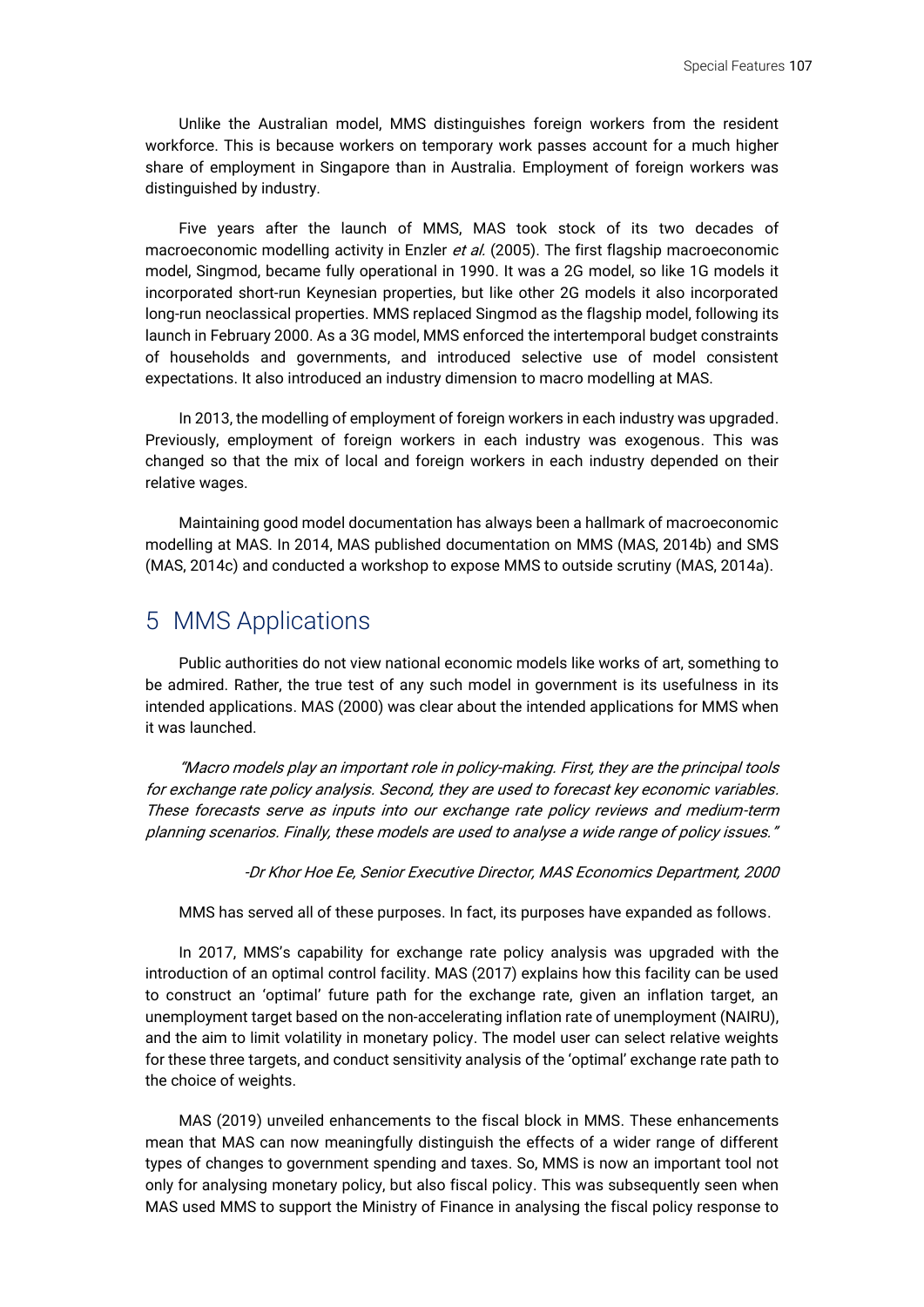COVID-19 (see Ministry of Finance, 2021). Likewise, Murphy (2022) used the Australian model for a similar purpose.

Finally, MMS has recently been further developed, following similar work with the Australian model, to use a new consumption equation that leads to Ricardian equivalence in the long run, but not the short run. Under Ricardian equivalence, households understand the government's intertemporal budget constraint, so they adjust private saving to perfectly offset the potential impact of changes in public saving on national saving.

Ricardian equivalence is not realistic as a short-run assumption because it implies that counter-cyclical tax policies are ineffective, whereas governments used such policies successfully to help stabilise economies following macroeconomic shocks such as the GFC and COVID-19 pandemic. Temporary tax cuts succeeded in increasing household consumption, thereby reducing national saving.

At the same time, households may have a general idea that government budgets need to be sustainable. The new consumption equation allows for this by assuming that, in the long run, households pursue a target for national wealth rather than for private wealth. This implies that, while changes in public saving are not fully offset by changes in private saving in the short run, they are in the long run.

Besides being plausible, this approach is also consistent with the empirical findings of Dissoua and Nafieb (2021). They find that budget deficits lead to current account deficits in the short run, but not the long run. The new MMS assumption that low public saving leads to low national saving in the short run, but not the long run, is consistent with this finding.

#### 6 Conclusion

Macroeconomic models used at central banks need to be useful for forecasting and policy analysis. To that end, the general guiding principle in the design of the MMS style of macroeconomic model used at MAS and elsewhere is to incorporate economic theory to the extent that it is consistent with the historical data. Models based on economic theory, rather than more *ad-hoc* assumptions, are more likely to be structurally stable over time, and the scenarios they generate are more likely to be accepted because they are economically interpretable.

At the same time, macroeconomic models, with their focus on modelling business cycles, need to be consistent with historical data. Blanchard (2018) argues that the Euler equation used to model household consumption in DSGE models fails that test. While DSGE modellers have responded to this by making "ad hoc additions and repairs", Blanchard (2018) argues that this compromises the DSGE idea of having a sound theoretical model. For MMS, it may be best to wait and see if DSGE modellers can arrive at a consumption equation that is both theoretically rigorous and consistent with the historical data, and in the meantime to continue using the new MMS consumption equation incorporating long-run Ricardian equivalence.

In the immediate future, the challenge is to further develop MMS to structurally interpret the economic effects of the COVID-19 pandemic. One way of capturing the extent of COVID-19 restrictions is to use mobility indicators. Linkages could then be developed from the mobility indicators to household consumption and labour supply.